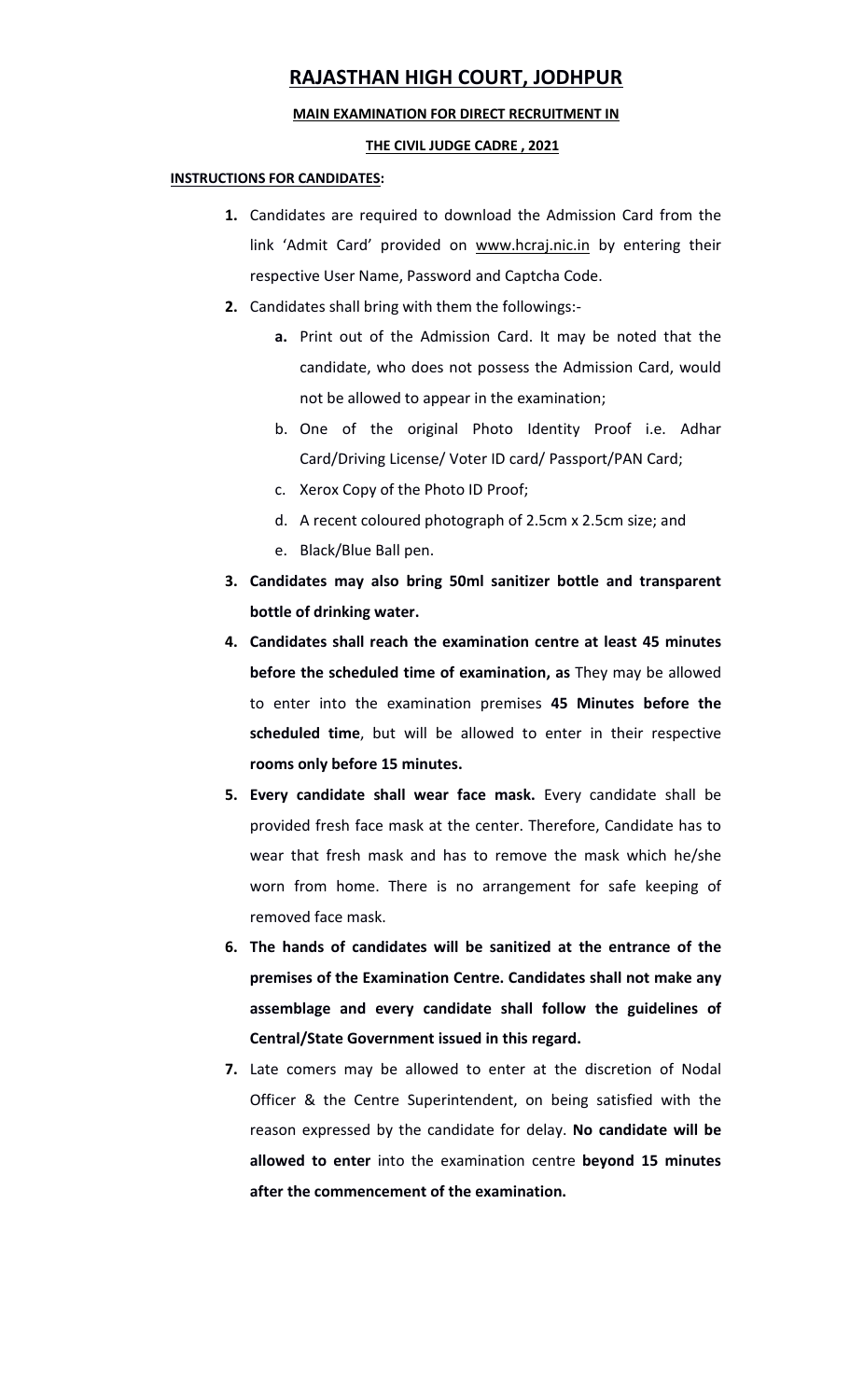- **8. Every Candidate must ensure that he/she sits on the seat specified for him/her by verifying the Roll Number shown on the seat with his/her Admission Card**.
- **9.** Five (5) types of bell will be rung during the process of examination papers i.e.
	- A. Distribution Bell 5 minutes prior to scheduled time of commencement of the paper;
	- B. Commencement Bell on scheduled time for commencement of the paper;
	- C. Informative Bell at an interval of every one hour during the paper;
	- D. Warning Bell 10 minutes prior to scheduled time for conclusion of the paper and
	- E. Conclusion Bell on schedule time for conclusion of the paper.
- **10.** Question Paper cum Answer Booklet will be distributed 5 minutes before the scheduled time i.e. on first bell.
- **11. Candidates shall, first of all, check their respective Question Paper cum Answer Booklet (QPAB) and ensure that all pages of QPAB are in order, legible, not torn and not misprinted. If any of the above defects is found, he/she shall immediately report to the Invigilator and get it replaced. Thereafter, they shall write the information as required on the cover page (flap) of the QPAB. No candidate shall attempt any question until the Commencement Bell (second bell) rings. No request for change/replacement of QPAB will be entertained, if the candidate has written anything on the QPAB.**
- **12.** No candidate shall write his/her name/roll number or makes any sign in any other part of the Question Paper cum Answer Booklet (QPAB) except at the specified places.
- **13.** The Candidates must ensure that they have properly filled-in all the required information such as Roll Numbers etc. on the Question Paper cum Answer Booklet in the relevant and specified space. Candidates filling incomplete/wrong roll number, sitting at wrong place may be excluded from the process of evaluation.
- **14.** Do not use the colour of Ink, other than one, used in the beginning on any page of the answer, the answers shall be written in blue or black shade (ink) only. **Write all the answers in the same colour of ink.**
- **15.** Candidates shall write answers in legible handwriting. No marks will be assigned to answer, which cannot be assessed by the examiners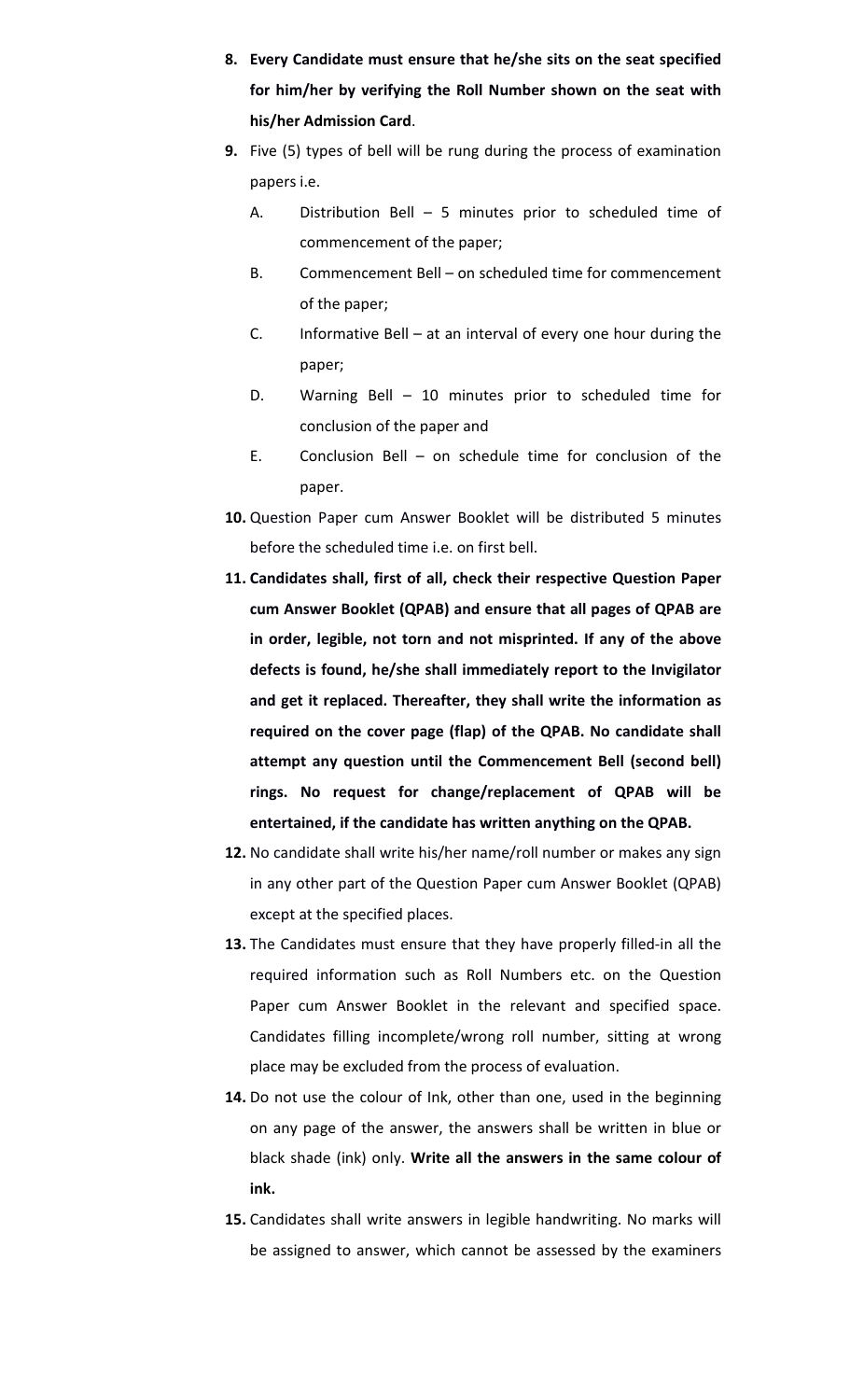owing to illegible handwriting. **No supplementary Answer sheet shall be issued to any candidate.** 

- **16.** Do not tear or temper the Question Paper cum Answer Booklet, in any manner.
- **17. Exchange of anything i.e. any writing materials, stencils etc. will be strictly prohibited.**
- **18.** At the Conclusion Bell, candidates must stop writing and be ready to handover the Question Paper cum Answer Booklet to the Invigilator.
- **19.** Before handing over the Question Paper cum Answer Booklet, make sure that the Roll Number and other particulars on the cover page are correctly filled-in.
- **20. At the conclusion of the examination, the candidates shall not leave their seats unless directed by the Invigilator. Candidates shall be allowed to leave one by one to maintain social distancing.**
- **21.** Candidate, who wishes to leave the examination hall before the scheduled time, would be allowed to do so only 30 minutes prior to the completion of examination.
- **22.** No T.A. & D.A. shall be admissible to the candidates for appearing in the examination.
- **23.** Mobile Phone, Bluetooth, Any kind of Watch, Calculator, Pager or any kind of Electronic/Communication Device, Whitener, Ink Pen, Slide Rule, Geometry Box, Wallet, Purse, Bag etc. shall not be allowed within the precincts of the Examination Centre. Candidates shall not bring these articles as there is no arrangement of safe keeping. Rajasthan High Court/Centre Superintendent shall not be responsible for any loss/damage to these articles.
- **24. Dress Code:**
	- **a. Male Candidates shall wear half sleeve Shirt/T-shirt, Trouser and Sleeper.**
	- **b. Female candidates shall wear Salwar Suit/Saree, half sleeve Top/Blouse, Sleeper and Rubber Band in hair.**
	- **c. Candidate shall not wear Watch, Shoes, Sandals, Socks, Goggles, Belt, Hair Pin, Ganda/Tabeez, Scarf, Hat/Cap, Stall, Shawl, Coat, Tie, Jacket, Blazer, Muffler etc. They shall not carry any Purse/Hand Bag with them.**
	- **d. Candidates are not allowed to wear full sleeve Shirt/Blouse, Big Size Button, any type of Broche, Badge and Flower.**
	- **e. In case of any dispute regarding dress code, decision of Nodal Officer of the concerned examination centre shall be final.**